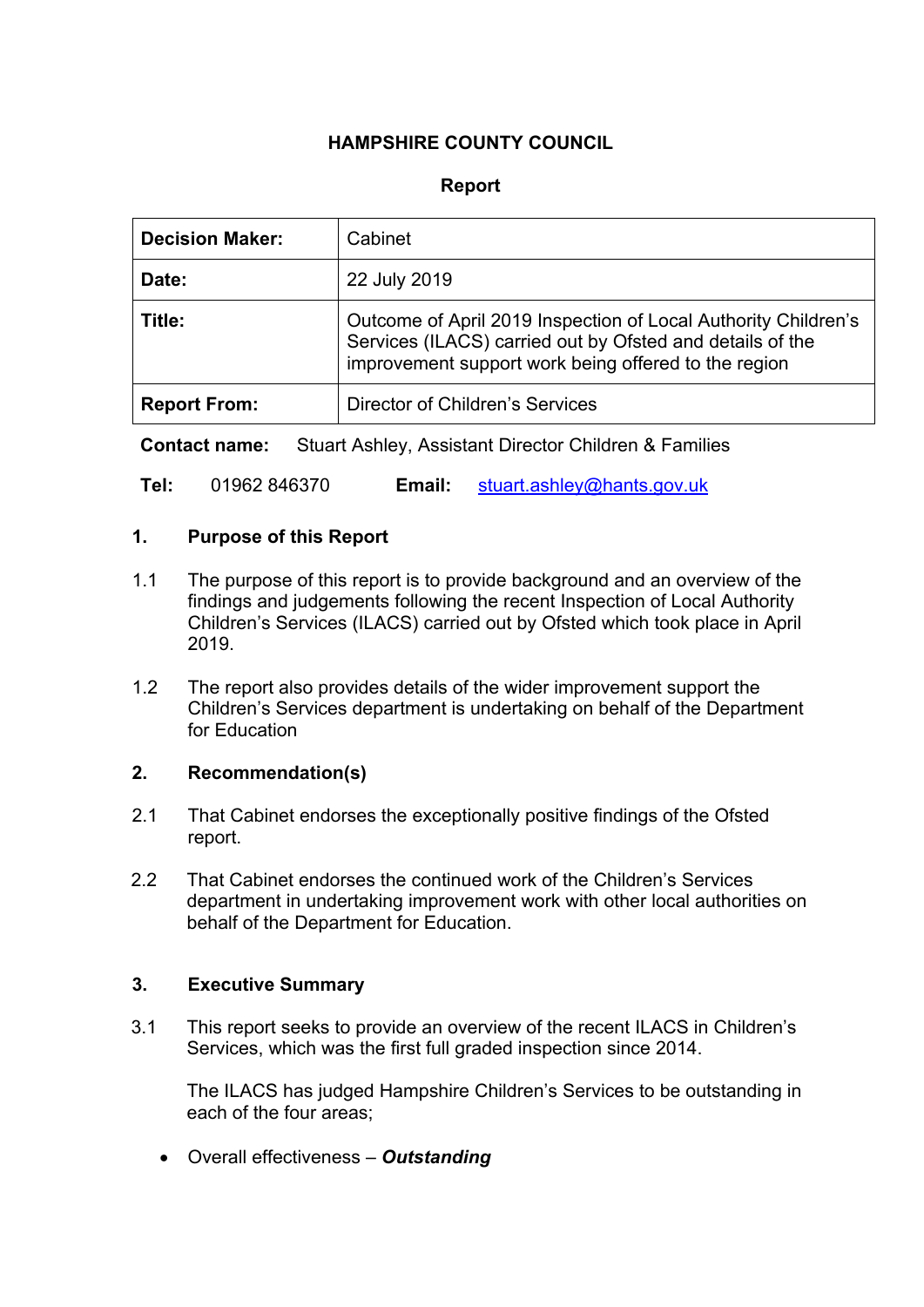- The experiences and progress of children in need of help and protection *Outstanding*
- The experiences and progress of children in care and care leavers *Outstanding*
- The impact of leaders on social work practice with children and families *Outstanding*

Hampshire is one of only two local authorities to be judged as outstanding in all four areas

### **4. Contextual information**

- 4.1 The new inspection framework was introduced in November 2017 and was an attempt by Ofsted to ensure that the inspection process was more proportionate and regular. The framework describes a three-year cycle, with an ILACS, and focused visits looking at particular subject areas or a Joint Targeted Area Inspection (JTAI) of partnership working, resulting in an annual inspection visit to local authorities by an Ofsted inspection team.
- 4.2 The ILACS for Hampshire was a short inspection as the authority was already judged as good. This involved a one week off site pre-inspection, one week on site where the focus of inspection activity was the quality of social work practice, how leaders knew about the quality of practice and what they were doing to improve it.
- 4.3 In November 2018, Hampshire had received a very positive letter from Ofsted following an October focused visit, inspecting children subject to a *child protection plan, including the quality and impact of pre-proceedings intervention under the Public Law Outline (PLO)*. Hampshire had also previously been subject to a very positive JTAI in December 2016 looking at the multi-agency response to children living with domestic abuse. We were therefore expecting an ILACS in 2019.

## **5. Inspection of Local Authority Children's Services 2019**

- 5.1 The phone call from the Ofsted Lead Inspector was received on Thursday 18 April before the Easter holiday, with Ofsted being on site week beginning 29 April. Key aspects of the inspection to note are;
- 5.2 A significant amount of data and case record information was requested by Ofsted from the outset of the inspection. Not including the child level data lists, 563 documents were uploaded to Ofsted during the inspection. Each of these documents was subject to rigorous quality assurance and senior management scrutiny before being uploaded.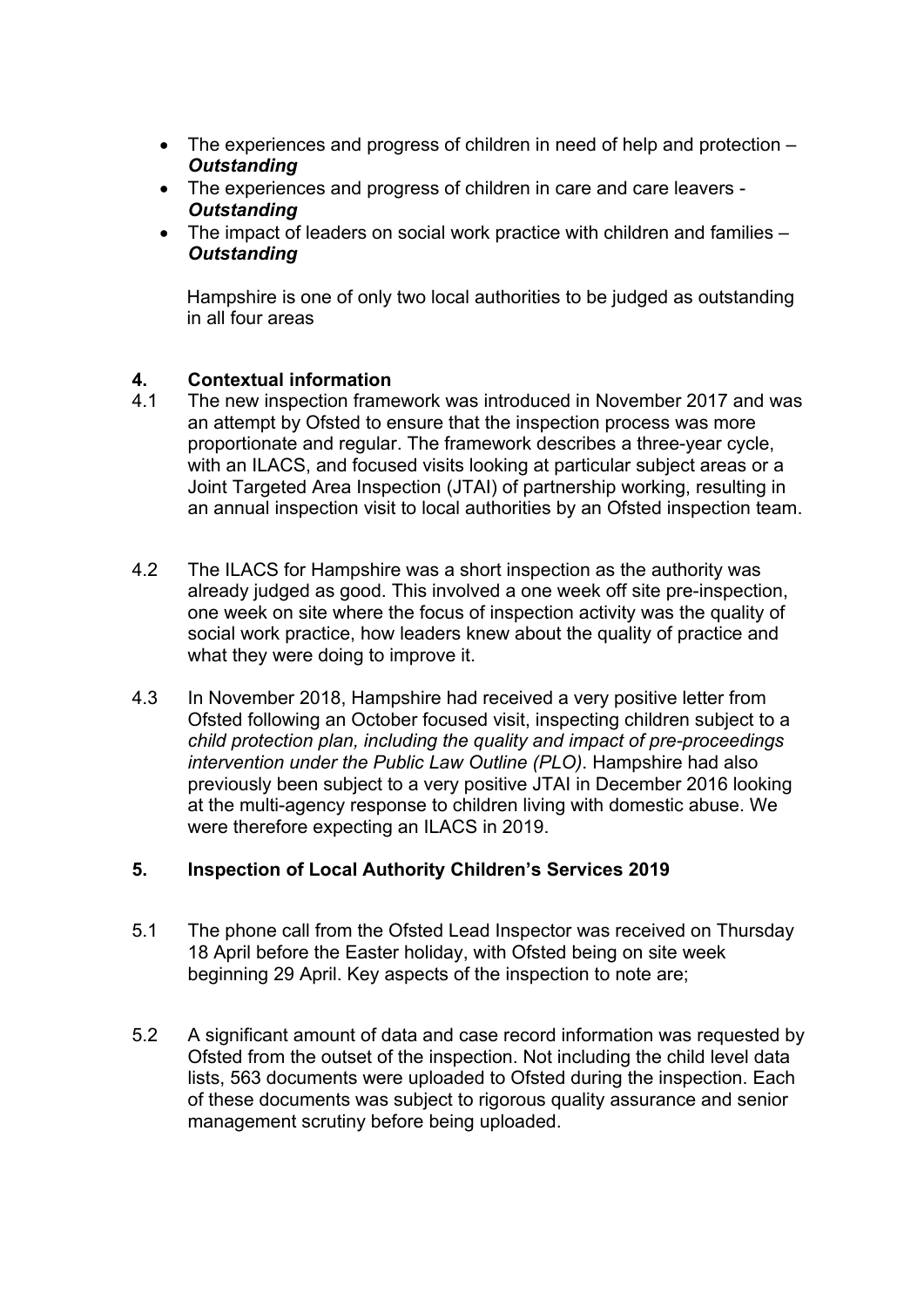- 5.3 All children's cases identified by the Lead Inspector for Ofsted's review, were subject to scrutiny and audit by district and senior managers.
- 5.4 During the inspection, 17 additional requests for information were received from the Lead Inspector. This is a low number and can be directly related to the limited number of key lines of enquiry being identified by the inspection team due to the quality of work they were observing.
- 5.5 The methodology used by the inspection team was to forensically examine case files and speak to the relevant to social workers. The inspectors were rigorous in their examination of the quality of social work practice and the leadership of the system. Members of the inspection team also interviewed;
	- Chief Executive
	- Lead member for Children's Services and Chair of Corporate Parenting **Board**
	- Local Safeguarding Children Board chair
	- Member of the family court judiciary
	- CAFCASS
	- Adoption and fostering panel chairs
	- Designated Children in Care leads in four schools, two primary (Horndean Junior, Cherbourg Primary) and two secondary (Riverside Community School and Cams Hill Secondary)
- 5.6 During the on-site inspection period, the team of five inspectors visited, Winchester, the Multi Agency Safeguarding Hub (MASH) in Fareham, Fareham & Gosport, Test Valley, East Hants, Eastleigh & Winchester and Havant district offices (during the focused visit which took place in November Inspectors had visited different offices thus ensuring that during the last six months they had met with most teams in Hampshire). One social care regulatory inspector spent two days inspecting fostering and adoption in Swanwick and Havant, and one HMI inspector spent the day in Winchester inspecting the Virtual School, electively home educated and children missing education, through data, cases and interviews with key members of Education and Inclusion.

## **6. Performance**

The ILACS has judged Hampshire Children's Services to be outstanding in each of the four areas**;**

- Overall effectiveness *Outstanding*
- The experiences and progress of children in need of help and protection *Outstanding*
- The experiences and progress of children in care and care leavers *Outstanding*
- The impact of leaders on social work practice with children and families *Outstanding*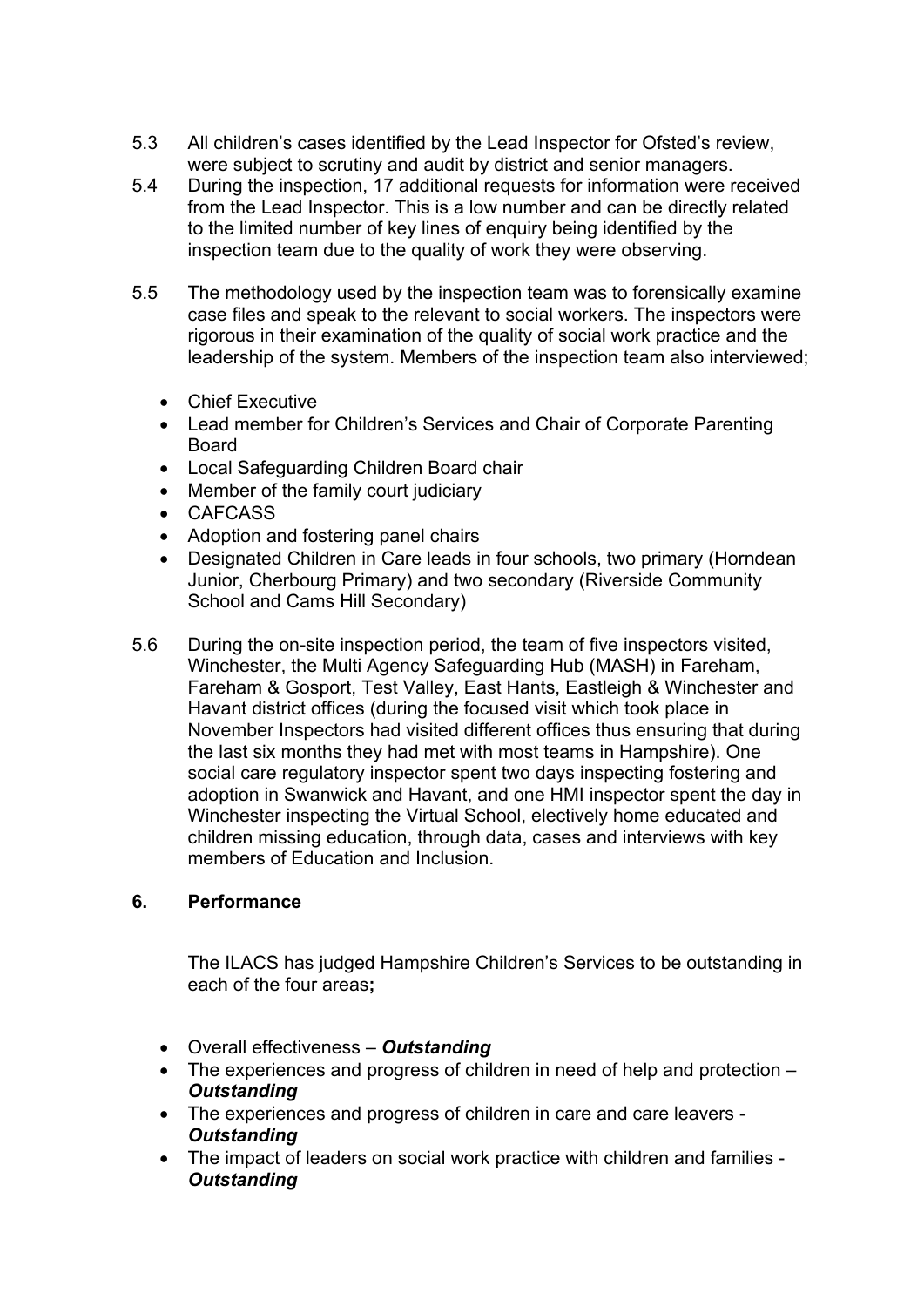Key extracts from each section of the report are as follows;

# 6.1 **ILACS Executive Summary**

- 6.1.1 Children's Services in Hampshire are outstanding. Since the last full inspection in 2014, the director and his leadership team have resolutely focused on continuing to improve the help, care and protection provided to children
- 6.1.2 Strong political and corporate support and well-targeted financial investment have helped the leadership team to implement an ambitious transformation programme. This has created the capacity, training and infrastructure to enable social workers to engage more purposefully with children and their families. Leaders across all levels of the council have an accurate and extensive understanding of the quality of frontline practice.
- 6.1.3 Social workers are highly skilled at building and sustaining enduring relationships with children. This is a considerable strength in Hampshire. Social workers undertake creative, tailored, direct work with children to help them to understand their situation. Social workers eloquently reflect the child's experiences in case recording, writing to them personally, which provides a powerful sense of the child, supporting children's understanding of why decisions are made. This is strengthened further by well-written, thoughtful, child-centred assessments, which bring children's experiences to life and provide a palpable sense of their lives.

## 6.2 **ILACS - The experience of children who need help and protection**

- 6.2.1 Children in need of help or protection benefit from high-quality services that improve their lives, whatever the level of their need.
- 6.2.2 Children and families benefit from effective early help services. Strong partnership engagement and co-located early help hubs ensure effective coordination, enabling families to access timely, well-targeted help when their needs are first identified.
- 6.2.3 Experienced, skilled practitioners and managers, supported by highly effective systems, ensure a consistently swift and efficient response when children are referred to the multi-agency safeguarding hub (MASH). Wellunderstood thresholds are consistently and confidently applied by managers, leading to appropriate decisions about next steps. Management oversight is strongly evidenced, with clear recording of the rationale for threshold decisions.
- 6.2.4 When children need protection, swift, proportionate and authoritative action is taken during and outside of office hours.
- 6.2.5 Social workers are highly skilled at building and sustaining enduring relationships with children. This is a considerable strength in Hampshire.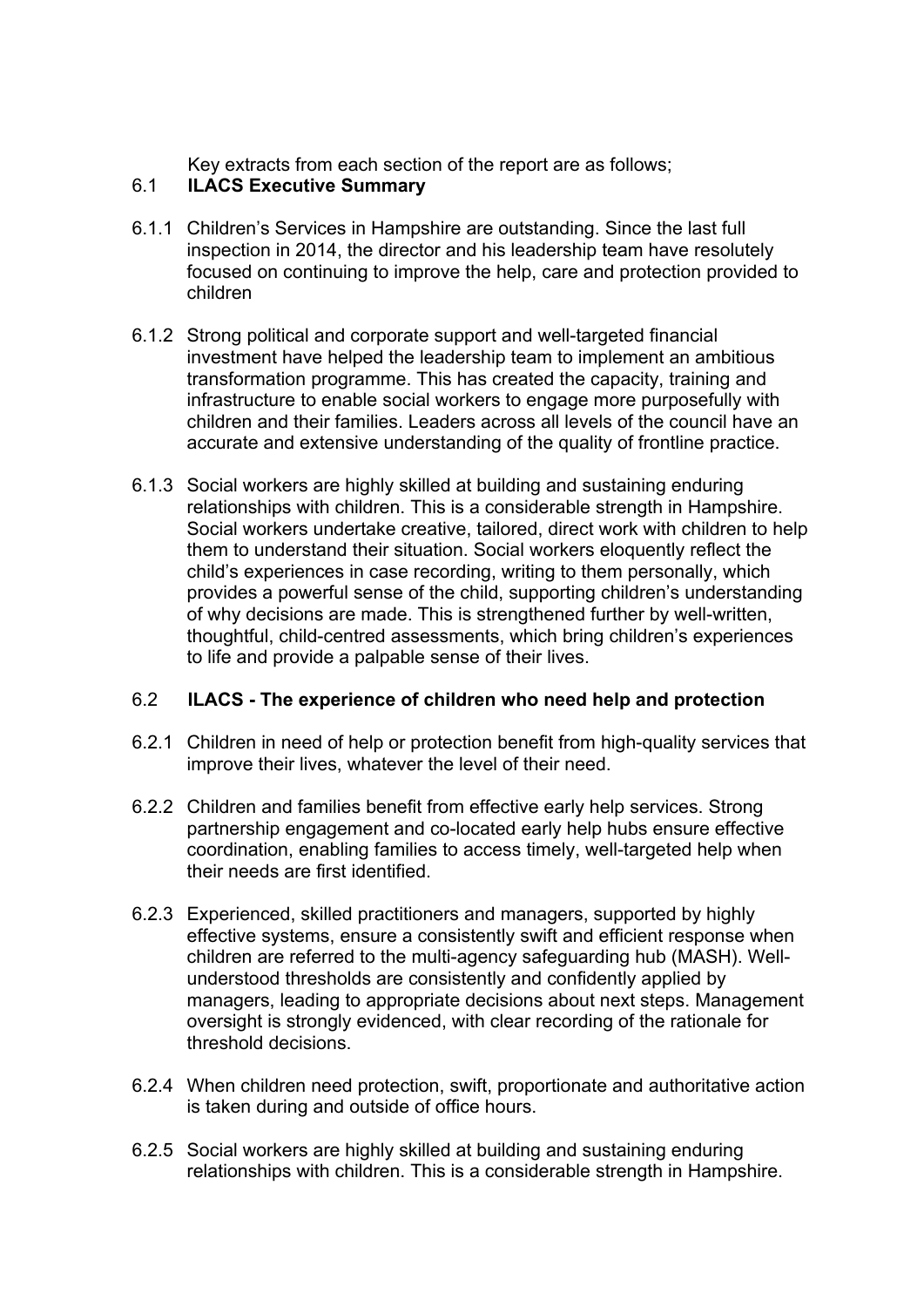Social workers undertake creative, tailored, direct work with children to help them to understand their situation. Social workers eloquently reflect the child's experiences in case recording, writing to them personally, which provides a powerful sense of the child, supporting children's understanding of why decisions are made.

- 6.2.6 Senior managers have taken authoritative action to strengthen preproceedings work since the focused visit in 2018. This has led to significantly improved management oversight and more consistent practice across the county
- 6.2.7 The 'Hampshire Approach', permeates the work with children and families, building confidence and resilience and leading to positive outcomes for children. A new format for reviews ensures that the progress of children's plans is easily understood.
- 6.2.8 When children go missing from home or care, managers and social workers respond quickly and effectively to ensure that they are not exposed to potential harm. High-risk multi-agency strategy meetings, overseen by senior managers, are highly effective in progressing children's plans.
- 6.2.9 Adolescent contextual safeguarding is understood well within the Hampshire context. The response of the strategic and operational partnerships to vulnerable young people at risk of exploitation is highly effective.

#### 6.3 **ILACS - The experiences and progress of children in care and care leavers is outstanding**

- 6.3.1 Tenacious and creative work is undertaken to support children to safely remain in the care of their families wherever possible. Intensive support workers demonstrate skill through their sensitive, relationship-based work with families. Thorough, well-evidenced rehabilitation assessments and plans provide a sound basis from which to support children to successfully return home when this is in their best long-term interests. Appropriate and well-balanced decisions concerning children who do come into care are informed by thoughtful and rigorous management oversight.
- 6.3.2 Social workers build consistent and important relationships with children in care. They undertake insightful direct work that is carefully tailored to children's individual needs.
- 6.3.3 Social workers support children to participate in developing their care plans, capturing this on the newly developed care plan template, 'My Life, My Future'. These child-centred plans are written to the child and include scaling questions and emojis to help children to express their opinions about issues that are important to them. Participation is evident through their subsequent review process, where children are supported to chair their own reviews where possible.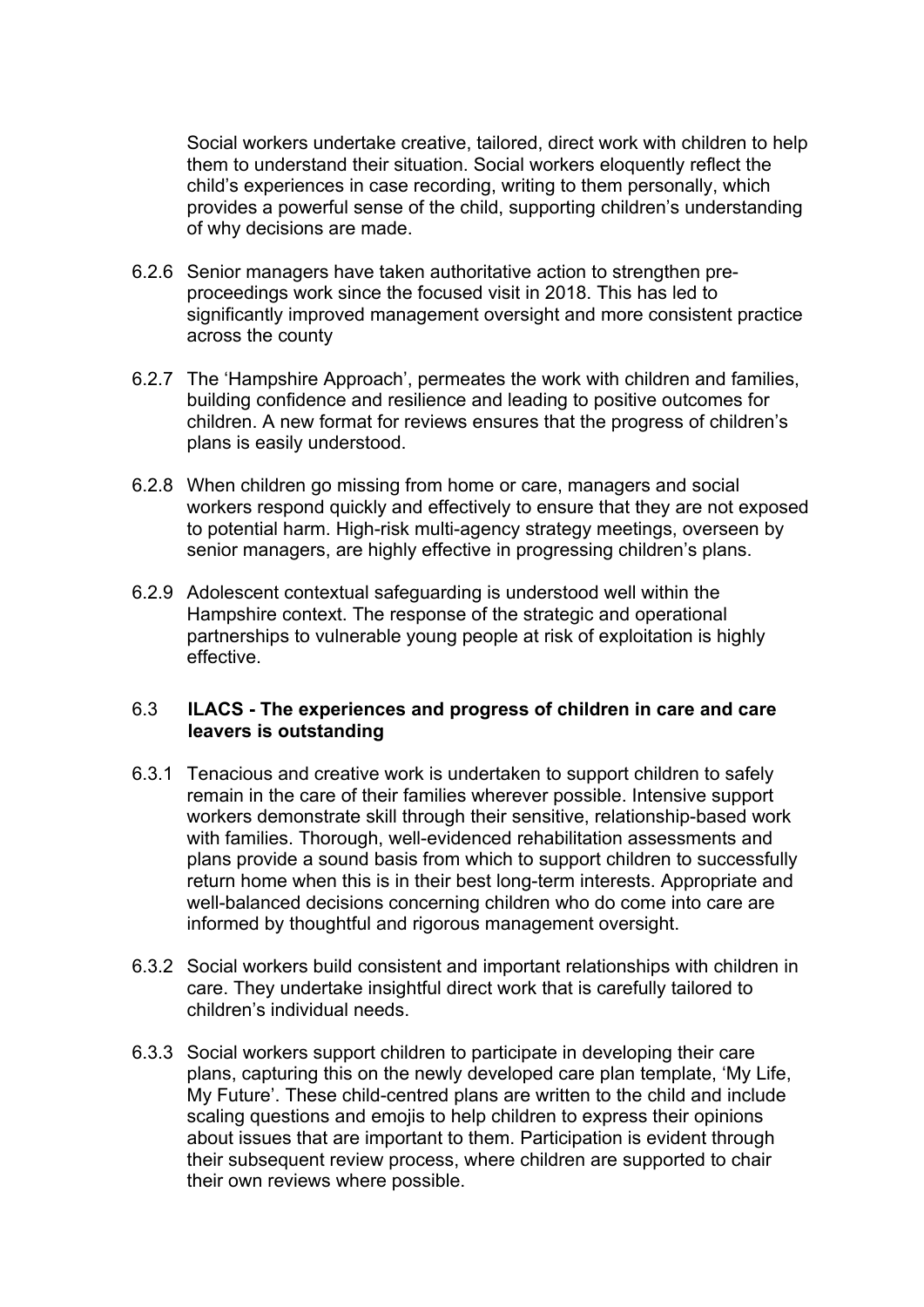- 6.3.4 The well-regarded virtual school is ambitious for children in care, proactively supporting children to do as well as they can at school. Personal education plans, with an improved completion rate and greater quality, provide a rigorous tool for monitoring children's progress in education, particularly in understanding the reasons underlying lower attainment.
- 6.3.5 Assessments of prospective foster carers and the training and support subsequently provided are of a high standard.
- 6.3.6 Children with a plan for adoption benefit from a high-quality service from experienced and skilled social workers and managers. This already strong service has improved further since the last inspection.
- 6.3.7 Care leavers are strongly supported by their PAs to be ambitious in pursuing suitable education, employment or training opportunities. The increasing impact of the virtual college has generated a sharper focus on early post-16 transition work, to guide young people into clear and purposeful pathways that are suitable to their individual needs. This has resulted in a marked improvement in the proportion of care leavers who are in employment, education and training.

### 6.4 **ILACS - The impact of leaders on social work practice with children and families is outstanding**

- 6.4.1 Senior and political leaders in Hampshire are ambitious, purposeful and influential. Together, and consistently over time, they have presented a coherent and shared vision to deliver high-quality services for children. They have a strong record of continuous improvement. Hampshire Children's Services demonstrates a strong commitment to continual learning, constantly seeking to develop and enhance the capabilities and capacity of the workforce. Corporate and political leaders demonstrate a solid commitment to children's services. They are confident in the leadership team's vision for future-proofing the service and have committed substantial financial investment to make that vision a reality.
- 6.4.2 Effective governance and strong partnership arrangements promote a joined-up approach to meeting children's needs. Children's needs and views are kept at the centre of strategic planning and decision-making. Strong political and corporate support in children's services is evident. In addition to committing significant investment in the service transformation. political leaders have ensured substantial investment to build seven new children's homes to support children to live closer to home.
- 6.4.3 The corporate parenting board effectively seeks to build a well-informed understanding of the experiences, concerns and achievements of children in care. The board is energetic in taking steps to ensure that all children receive good services.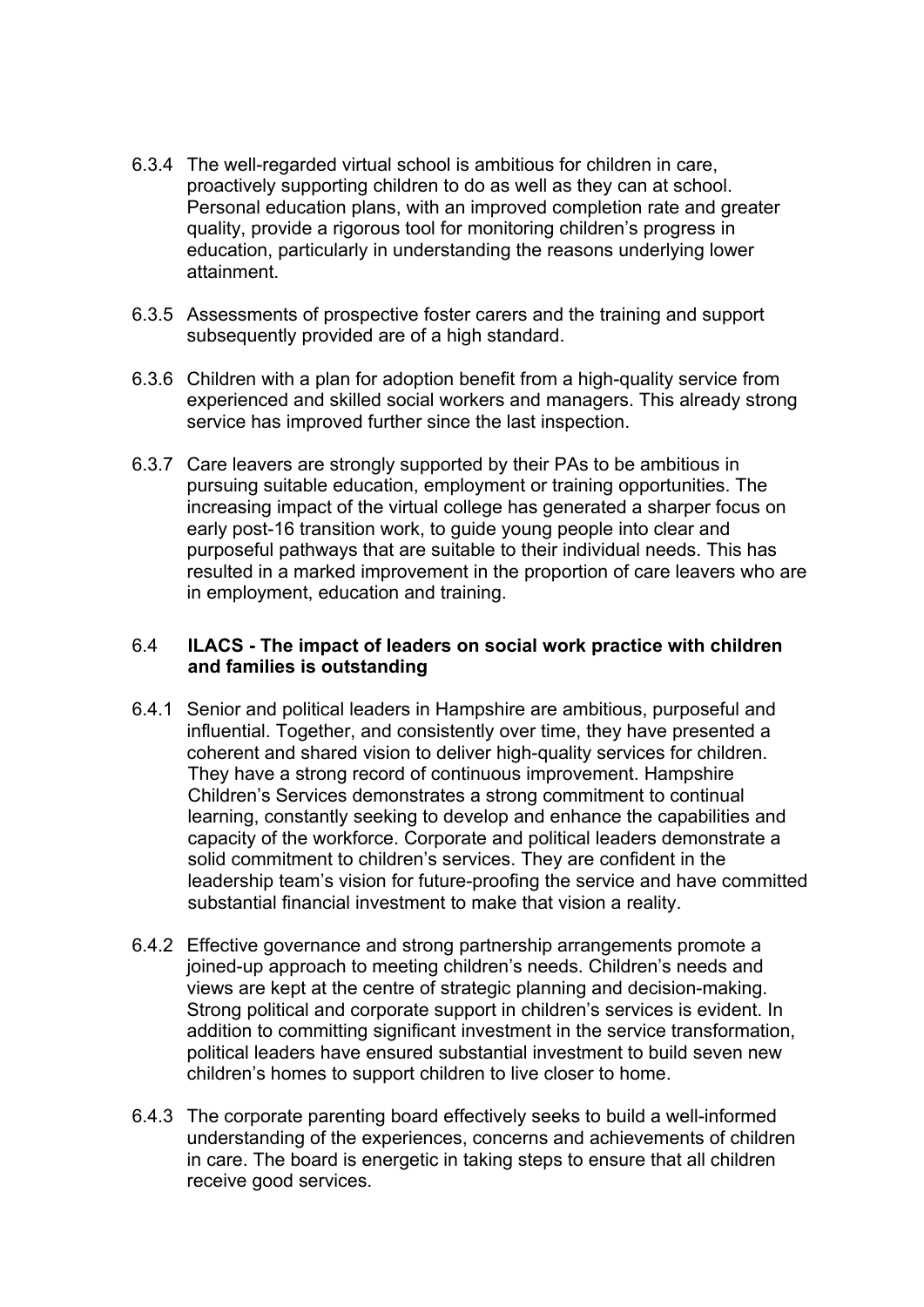- 6.4.4 Comprehensive performance and quality assurance systems support leaders and managers to maintain strong oversight of practice. Managers and leaders at all levels scrutinise performance information, learning and audit activity. This is supported by a programme of annual internal peer reviews of every district, involving frontline staff in assessing the effectiveness of services.
- 6.4.5 Social workers are positive about working in Hampshire. They value the innovative approach to technology and flexible working, which helps them to juggle the demands of work and home and enables them to go 'over and above' in supporting the children and families.
- 6.4.6 The appointment of personal assistants to support social workers, combined with improved technology and the implementation of the strengths-based social work model, the 'Hampshire Approach', have equipped social workers with the tools, skills and time to work directly with children and families.
- 6.4.7 Senior leaders recognise that their greatest asset is their staff. They have invested heavily in the children's workforce, fundamentally changing their approach to recruitment and retention through an ambitious workforce development plan. This plan is built on a strong commitment to create capacity and stability within the service in 'growing our own social workers' through the introduction of the graduate entry trainee scheme.

## 6.5 **ILACS - Areas for improvement**

- 6.5.1 Two areas for improvement are identified in the ILACS report, which will be incorporated into the Quality Improvement Action Plan (QUIP) for Children and Families, with appropriate actions to address the improvement areas. This plan will be sent to Ofsted by 13 September as per the requirement of the framework. The two areas for improvement identified by the inspection report are;
	- The proportion of children who are offered, and take up, a return home interview when they have been missing from home or care.
	- The Corporate Parenting Board's rigour in holding partners, including health providers and district councils, to account to ensure that they prioritise services for *children and young people more effectively*

#### **7. Improvement Adviser work on behalf of the Department for Education**

7.1 As a longstanding, high performing local authority children's services, Hampshire has been successful in tendering with the Department for Education (DfE), for the role of improvement adviser. This role involves working with an individual local authority when their children's services has been judged to be 'inadequate' by Ofsted in an ILACS inspection. It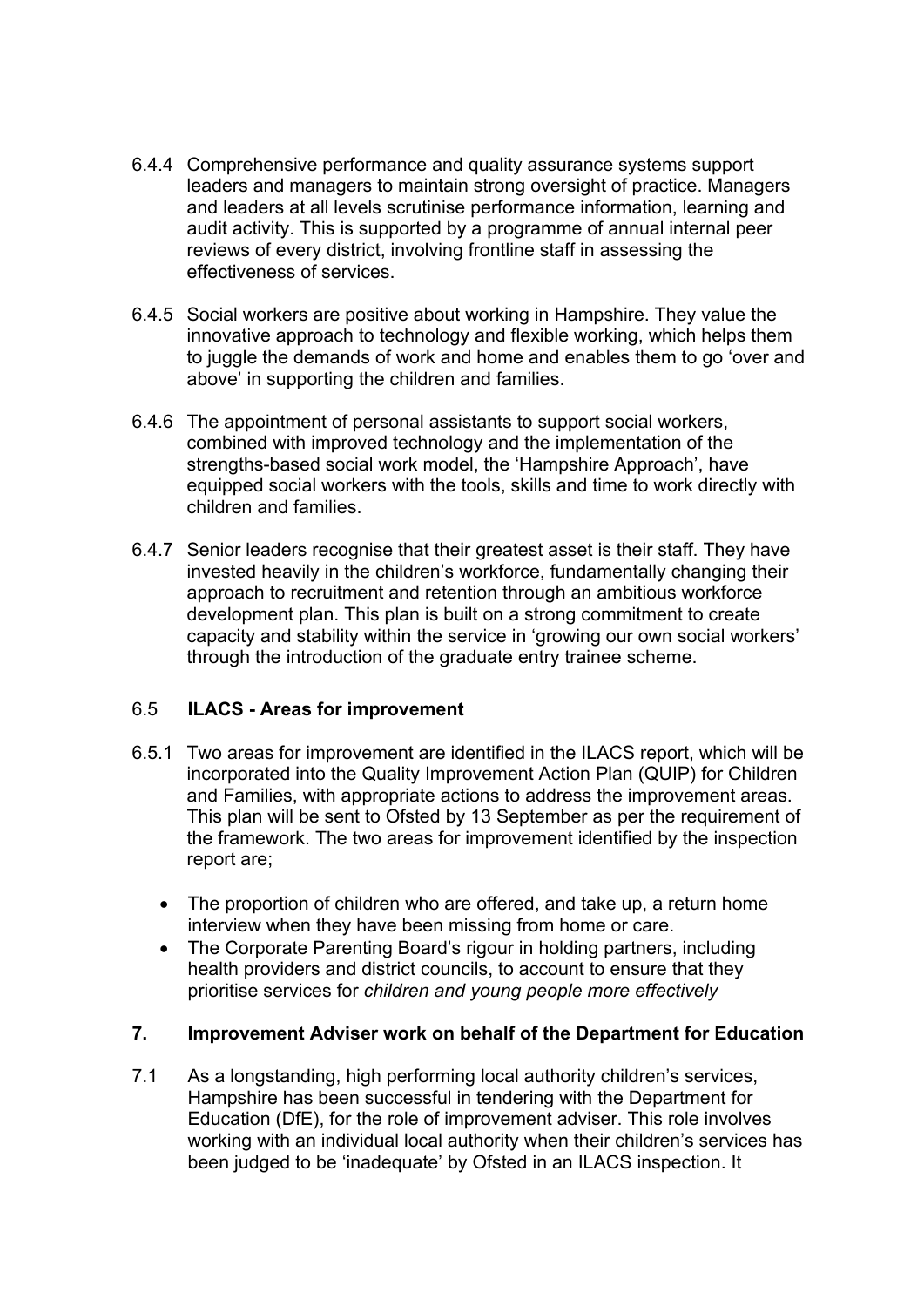generates a small but nonetheless important income stream for the County Council.

- 7.2 The role typically has three phases; firstly, a rapid diagnostic to understand why the failure occurred and how improvements would be best achieved. This is led by the Secretary of State appointed 'Commissioner'; phase two involves a more detailed intervention offering improvement support and scrutiny of the progress being made, led by the Director of Children's Services and a small number of officers; phase three is a tapering of support over a 9 to 12 month period as progress is sustained.
- 7.3 The work is undertaken on behalf of the DfE who require regular reporting of the work undertaken and the view of Hampshire as to the progress being achieved.
- 7.4 Ofsted noted in the recent ILACS report that this improvement work brings important benefits to Hampshire. 'Leaders recognise the benefits that come from being an improvement partner, not only in creating income, but also in the learning that is gained from other local authorities and from keeping its own staff stimulated and stretched.' This further reiterates findings from the 2014 inspection which found that our improvement work with the Isle of Wight also had tangible benefits in broadening the experience and capacity of Hampshire managers.
- 7.5 To date, Hampshire has been working with two local authorities in this capacity and Hampshire's Chief Executive has recently been appointed as the Commissioner for a third authority. These are detailed below;
	- Work with Torbay Children's Services who were judged as inadequate in 2016. This work is in phase three and will complete later in 2019.
	- Work with Buckinghamshire County Council who were judged as inadequate in late 2017. This work is now entering phase three and improvement support will continue on a reducing basis for the next twelve months.
	- Hampshire's Chief Executive Officer has recently been appointed by the Secretary of State, as the Commissioner for West Sussex County Council. West Sussex Children's Services were judged as inadequate in February 2019. This work is at the beginning of phase one.
	- The Director of Children's Services continues to be the Director for Isle of Wight Children's Services. Whilst this is no longer an improvement arrangement per se, given that the Isle of Wight are now rated as 'good' across all categories, it is testament to the longterm improvement that has taken place from a very low base in 2012. This partnership is now a voluntary arrangement with benefits for both partners.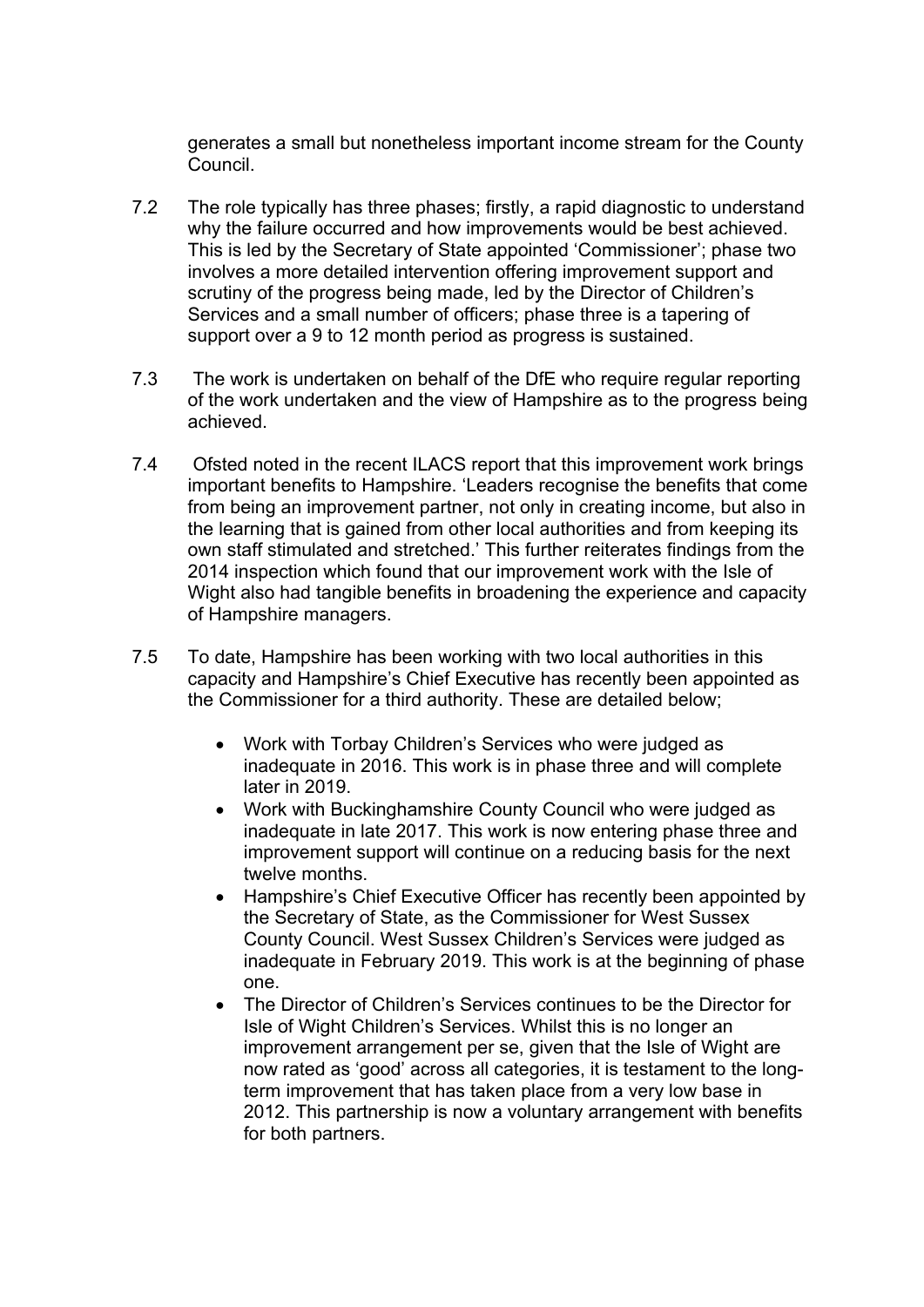7.6 In addition to this, Hampshire is a nominated Partner in Practice for the Department for Education which means that we also receive a further modest income stream which is used to support authorities within the region in their improvement journeys. Usually, these are authorities that 'require improvement' rather than having failed an inspection. The aim is to ensure that these authorities can maintain a positive trajectory.

## **8. Conclusions**

- 8.1 Ofsted, through the ILACS has judged Hampshire to be outstanding in all inspection areas, resulting in Hampshire being one of only two local authorities to be judged as outstanding across all inspection areas.
- 8.2 This is a significant achievement for the County Council and reflects the strong political and corporate support that Children's Services has received. However, it is also a testament to the skill, dedication and tenaciousness of the Council's frontline staff to improve outcomes for Hampshire's most vulnerable children.
- 8.3 The continued work of Hampshire Children's Services in supporting improvement in other less well performing local authorities, is an important aspect of being a top performing authority and brings both a small income stream and wider benefits for the County Council.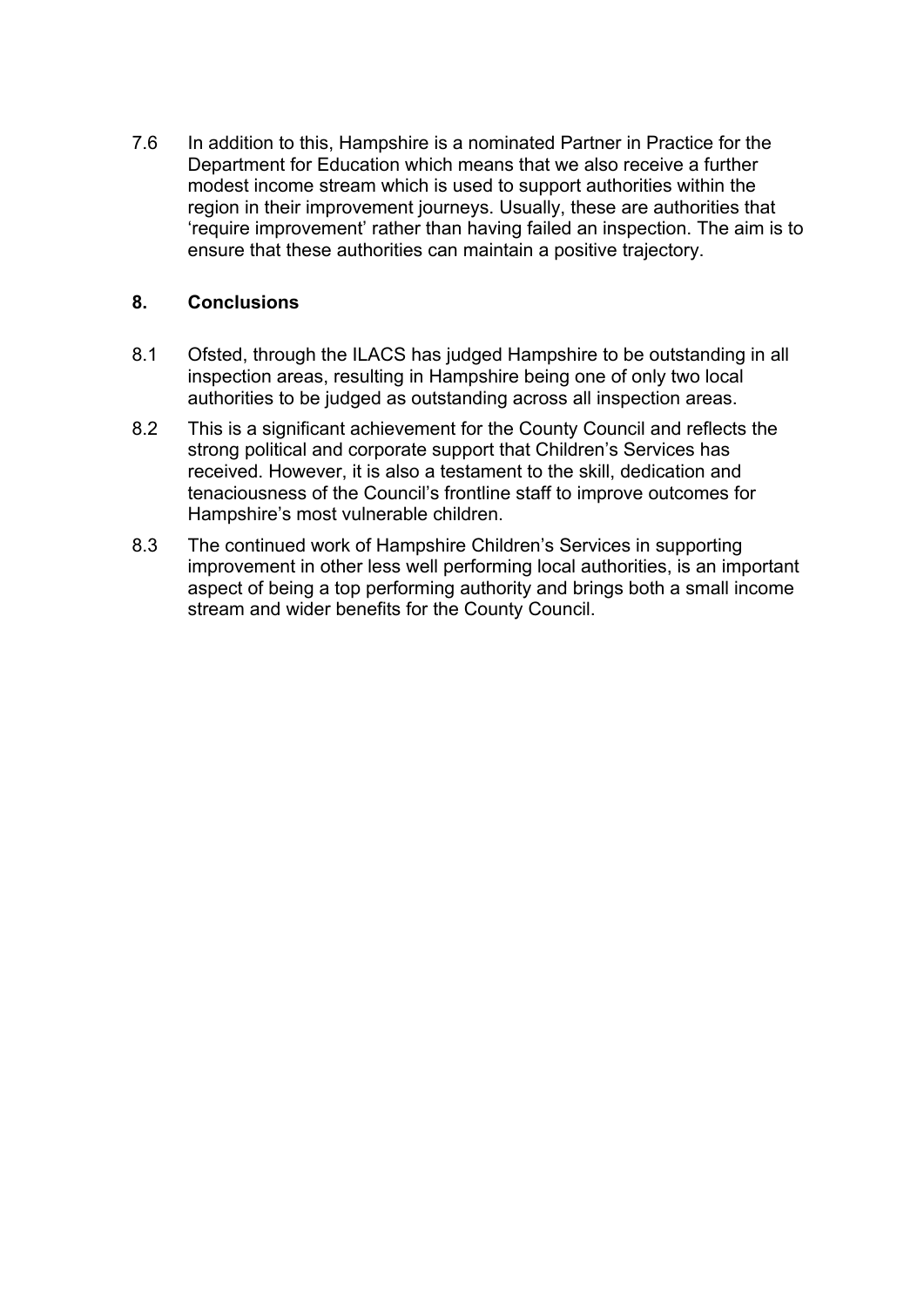### **REQUIRED CORPORATE AND LEGAL INFORMATION:**

#### **Links to the Strategic Plan**

| Hampshire maintains strong and sustainable economic<br>growth and prosperity: | yes |
|-------------------------------------------------------------------------------|-----|
| People in Hampshire live safe, healthy and independent<br>lives:              | yes |
| People in Hampshire enjoy a rich and diverse<br>environment:                  | no  |
| People in Hampshire enjoy being part of strong,<br>inclusive communities:     | yes |

**Section 100 D - Local Government Act 1972 - background documents**

**The following documents discuss facts or matters on which this report, or an important part of it, is based and have been relied upon to a material extent in the preparation of this report. (NB: the list excludes published works and any documents which disclose exempt or confidential information as defined in the Act.)**

Document Location None